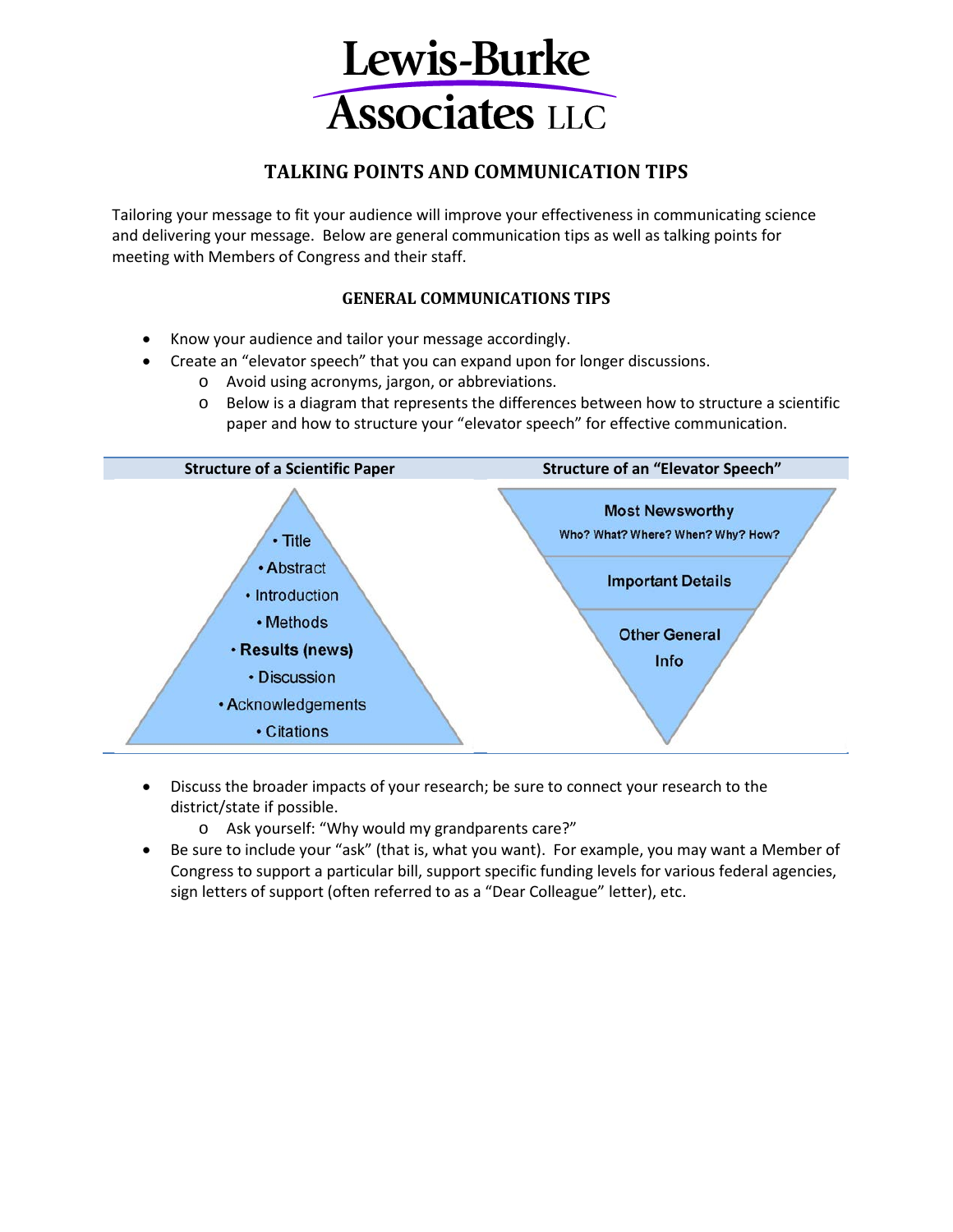# **TALKING POINTS**

### **Introduce Yourself**

- State your name, title, and affiliation.
- Mention that you are a member of ESA as well.

### **Talk About ESA**

- *"ESA is the largest organization in the world serving the professional and scientific needs of entomologists and individuals in related disciplines. Founded in 1889, ESA is a not-for-profit professional society, with nearly 7,000 members affiliated with educational institutions, health agencies, private industry, and government."*
- *"Because of our membership's extensive expertise and participation in the academic, industry, and government sectors, ESA is able to look at issues from different perspectives and be a balanced scientific resource."*

### **Set the Tone**

- *"We understand the difficult fiscal environment our nation faces and that difficult choices need to be made; however, it is also necessary to make strategic investments, such as in science. Such investments help address national priorities, foster economic growth, and create jobs."*
- *"For example, entomology makes contributions to numerous different areas of national interests, such as food security, environment, and health."* (NOTE: Make it personal; tell them about your work; tell a story with a good outcome.)
- Discuss your own work, how it is funded, and any connections you can make between your work and positive impacts to your state/district.

## **State Your "Ask"**

- In meetings, you should focus primarily on funding support for federal research agencies that support entomology, such as the National Science Foundation (NSF), U.S. Department of Agriculture (USDA), Environmental Protection Agency (EPA), Centers for Diseases Control and Prevention (CDC), and National Institutes of Health (NIH). If a congressional office has a particular interest in a specific agency, then emphasize it. For example, *"Please support these agencies at the highest possible level. I receive funding from X agency and we are working toward solving Y problem."*
- You may also ask for support of entomology in federal efforts to address the challenges of invasive species, pollinator health, and vector-borne diseases.
- Be sure to thank the staff when you leave and follow-up with a thank-you email.

Note: If the staff is particularly receptive or interested, stress the need for champions of science in Congress, specifically for entomology.